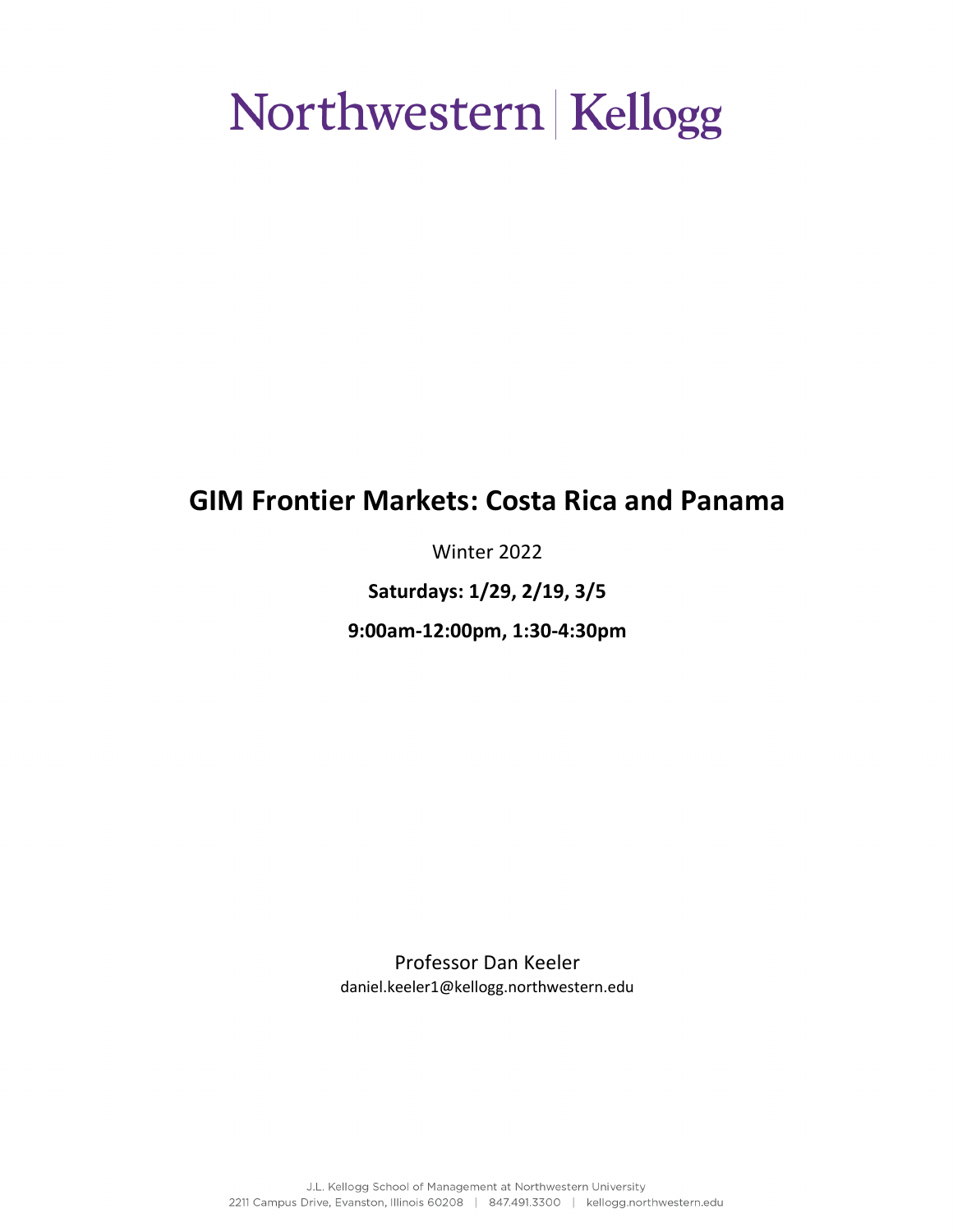### **GIM Program Purpose and Objectives**

#### **GIM Purpose:**

• For students to develop a foundation of knowledge about global sectors and economies through classroom learning and in-country immersion.

#### **GIM Objectives:**

- To gain a foundational understanding of the macroeconomic trends, politics, history and culture of a country or region outside the United States.
- To experience firsthand through meetings with government officials and company representatives the economic ecosystems, business practices, market dynamics, and future opportunities and challenges of a particular country or region.
- To develop the skills necessary to collaborate with peers on a project that analyzes and proposes solutions to a particular problem within a sector of industry, including the skills required to set up and conduct independent business meetings abroad.

### **Course Description and Objectives**

Frontier markets—countries such as Nigeria, Vietnam, Panama, Costa Rica and Romania, whose financial markets are considered insufficiently transparent or liquid to qualify as emerging economies—are home to almost a third of the world's population. Of the 10 fastest growing economies worldwide, eight are frontier markets, according to HSBC. Half of the countries that global advertising agency, Ogilvy & Mather, determined would be key to middle-class consumer growth over the next decade are frontier markets.

They are also hotbeds of innovation in sectors such as fintech, healthcare, communications, clean energy, tourism and cashless payments. They often have large populations eager to find their way to a more secure and prosperous future, leveraging hard work, creativity, education and ingenuity to get there. And as the world has adapted to the constraints of the global pandemic, developments in manufacturing, trading and technological innovation in frontier markets have accelerated and broadened.

For multinational companies and for portfolio investors, frontier markets represent an unrivaled opportunity to tap into a rare growth story that combines a swelling population, rising incomes, rapidly increasing connectivity, innovative business communities, and surging economic growth. For aspiring business leaders, frontier markets offer access to a growth story that will not only be professionally fulfilling and diverse, but can also have tremendous human, environmental and social impact.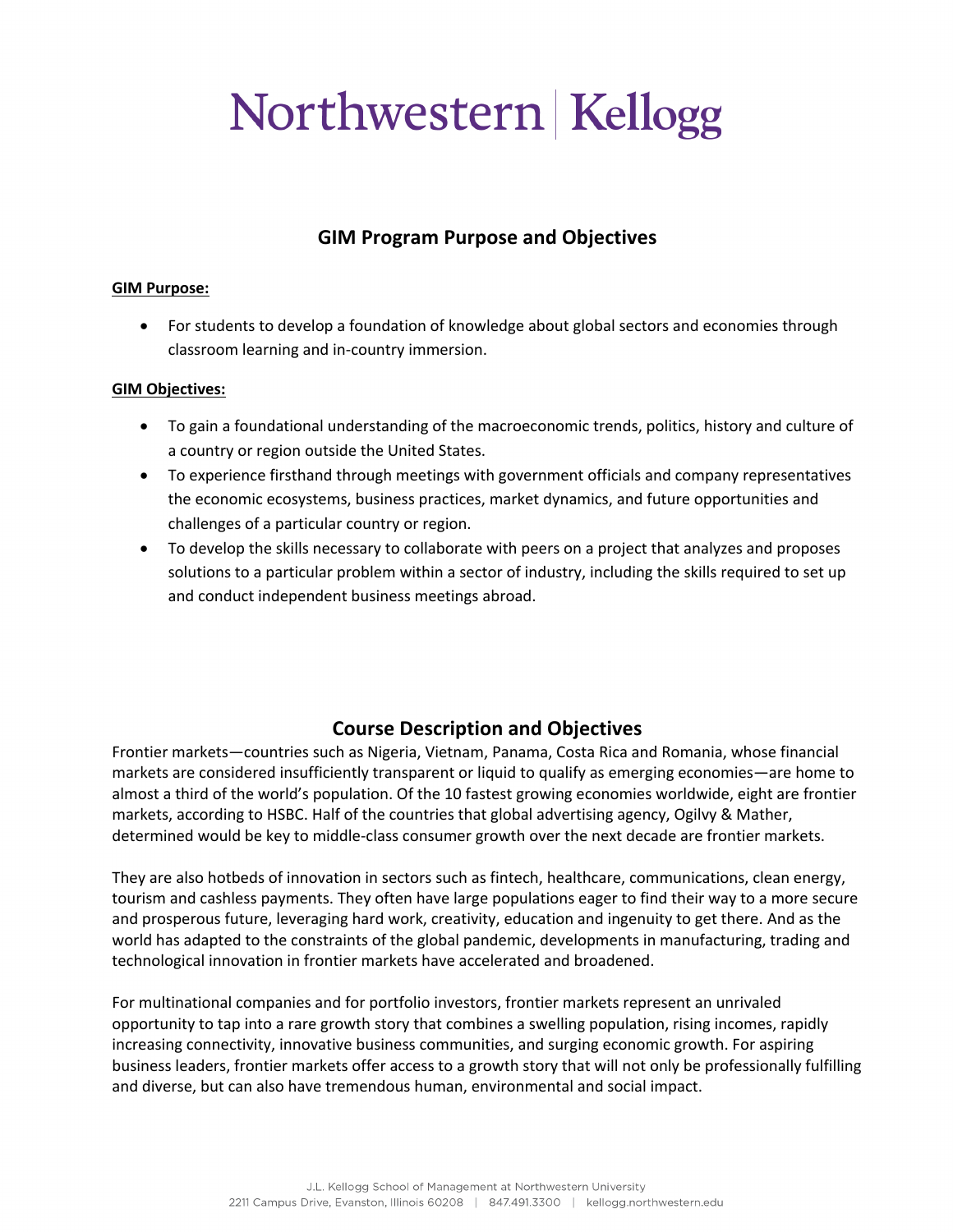This course will provide students with a clear understanding of the opportunities and challenges in frontier markets with a particular focus on the Central American nations of Panama and Costa Rica, as well as a vision for how they can play a part in the development of some of the world's most dynamic economies, businesses, peoples, and ideas.

One of the exciting aspects of frontier markets is their extreme diversity. Panama, for example, is deeply connected to the global economy, both through its banking, finance and legal industries and its pivotal role in world trade. While relatively small in population and area, it packs an outsized global punch.

Costa Rica, while less intertwined with the global economy, is a highly regarded economic success story. Leveraging its peerless environmental assets, its hard-working, welcoming and inclusive population and its strategically advantageous location, Costa Rica has become a sought-after location for global businesses and digital nomads alike.

During our in-country trip we will meet government ministers, regulators and senior business leaders to gain a deeper understanding of the economies of these two dynamic frontier markets. We will also have time to explore the natural environments of two of the world's most ecologically diverse and vibrant countries.

### **Attendance Policy**

Attendance is mandatory in all GIM classes as well as in in-country plenary meetings. The only excused absences are unanticipated illness/quarantine or family emergencies. Because GIM classes only meet for 21 credit hours, if a student misses a Saturday class with an unexcused absence, they will be missing over 20% of the class (the threshold for being dropped from a Kellogg course) and be dropped from the class as well as from the GIM trip.

#### **Sickness or Quarantine:**

If a student needs to miss class due to illness or quarantine only, they should request approval using the form linked in Canvas. Once a student's absence is excused, they may access Zoom in Canvas keeping in mind that accessing the link without an approved excuse is an Honor Code violation.

#### **Recruiting:**

Students are expected to conduct their recruitment interviews around their course schedules. If you have an interview scheduled at the same time as this class, please work with the company to reschedule your interview for another time. If you need help on how to have that conversation or make that request, please reach out to the Career Management Center (CMC) for support.

### **Role of the In-Country Advisor**

Throughout your GIM trip, you will be accompanied by an in-country advisor, Matthew Temple, Director of Alumni Career Services at Kellogg. The in-country advisor is responsible for the integrity and quality of the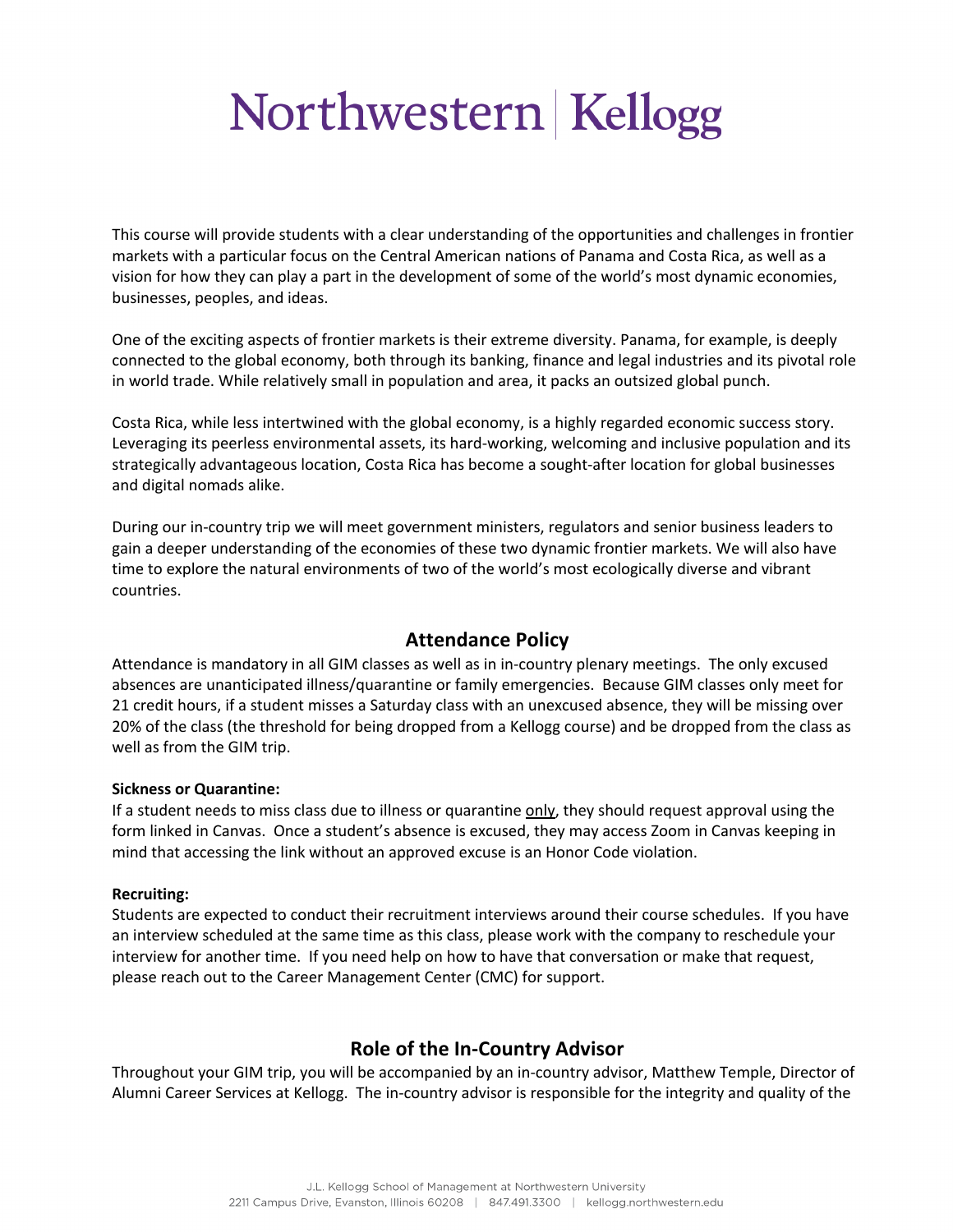in-country experience. Among other logistical roles during the trip, he will be assessing each student's level of participation during the plenary meetings and will be assigning 15% of the students' overall grade.

### **Course Materials**

| Students must sign up for the WSJ's weekly emerging- and growth-markets newsletter via<br>link at https://www.wsj.com/newsletters?sub=376 |  |
|-------------------------------------------------------------------------------------------------------------------------------------------|--|
|                                                                                                                                           |  |
|                                                                                                                                           |  |
|                                                                                                                                           |  |
|                                                                                                                                           |  |
|                                                                                                                                           |  |
|                                                                                                                                           |  |

### **Course Schedule and Assignments**

| <b>Week 1/morning</b> | 1/29/22                                                                    |
|-----------------------|----------------------------------------------------------------------------|
| Topics:               | <b>Welcome to the frontier:</b> An introduction to the class, why frontier |
|                       | markets matter, and why everyone who isn't paying attention to them will   |
|                       | be kicking themselves a decade from now.                                   |
|                       | <b>Student and lecturer introductions.</b>                                 |
| Speakers:             | Alison Graham, CIO, Voltan Capital                                         |
|                       | Stephen Wilson, co-founder, Wilson Perumal                                 |
| Assignments due:      | Do some research on some of the key frontier markets-Vietnam, Nigeria,     |
|                       | Pakistan, Romania, Kenya, Costa Rica, Uzbekistan, for example-and come     |
|                       | to class prepared to explain which of the ones you studied excited you the |
|                       | most-and why.                                                              |

| <b>Week 1/afternoon</b>                                                             | 1/29/22                                                               |
|-------------------------------------------------------------------------------------|-----------------------------------------------------------------------|
| Topics:<br>Multinationals in the frontiers. An exploration of the different ways in |                                                                       |
|                                                                                     | which multinationals approach or enter frontier markets, and why they |
|                                                                                     | choose to do so.                                                      |
| Speaker:                                                                            | Mike Moriarty, Partner, Kearney                                       |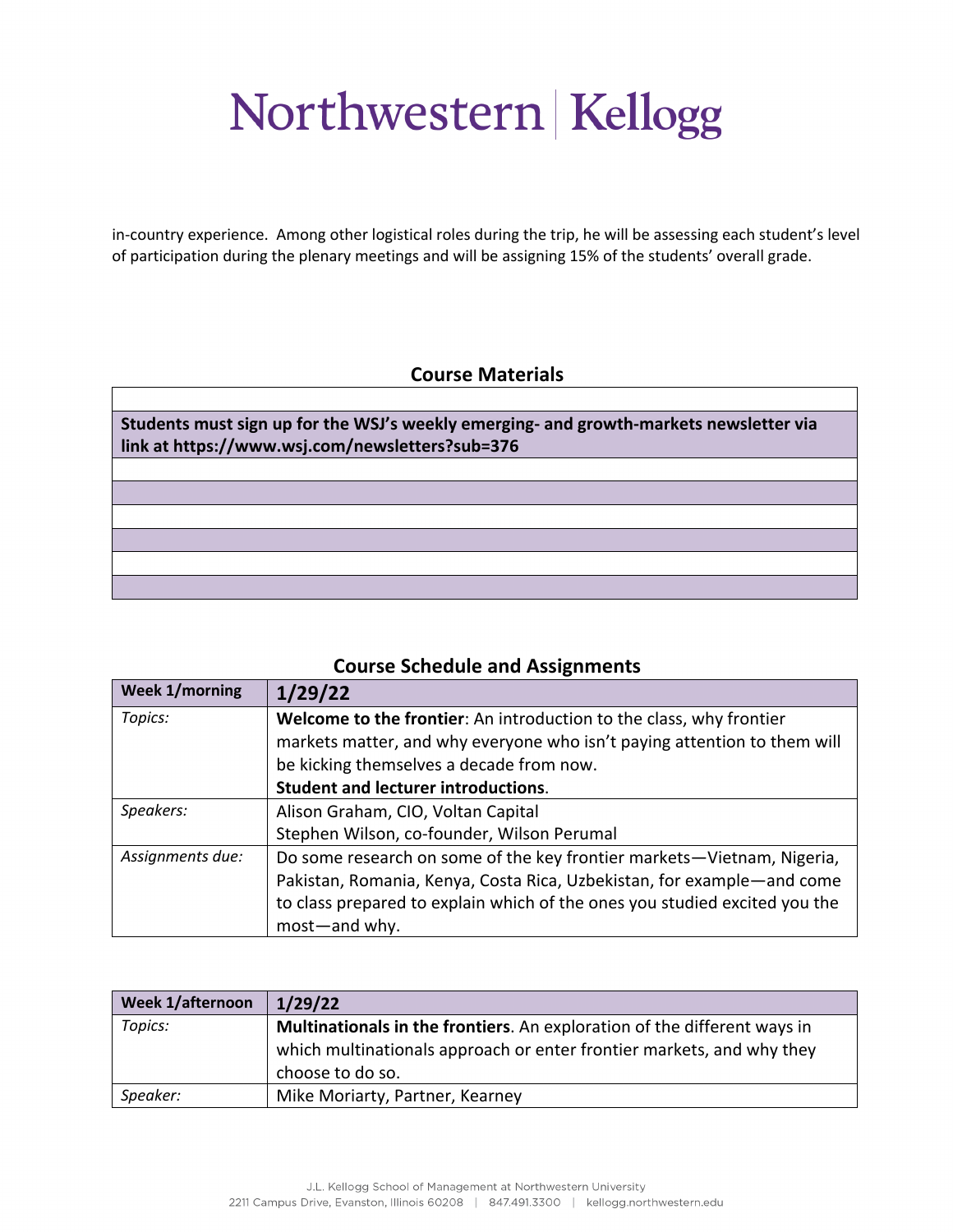| Assignments due: | <b>Case study:</b> Multinationals investing in Latin America            |
|------------------|-------------------------------------------------------------------------|
|                  | <b>Details TBD</b>                                                      |
|                  | Additional assignment: Be prepared to discuss your IPG groups with your |
|                  | fellow group members and faculty.                                       |

| <b>Week 2/morning</b> | 2/19/22                                                                     |
|-----------------------|-----------------------------------------------------------------------------|
| Topics:               | Focus on Costa Rica and Panama. We study Panama's and Costa Rica's          |
|                       | history, economy and political structure, and learn about the investment    |
|                       | environments in the two countries.                                          |
|                       | Frontiers in a post-pandemic world: We will learn how the pandemic has      |
|                       | affected frontier markets globally, how different countries responded to it |
|                       | and what the long-term implications might be for their people, their        |
|                       | economies, their health-care systems and their relationships with other     |
|                       | nations.                                                                    |
| Speakers:             | Daniel Lansberg Rodriguez, Adjunct Lecturer at Kellogg                      |
|                       | Nathalie Marshik, managing director, Stifel; Pablo Gonzalez Alonso,         |
|                       | managing director and head of Americas, FrontierView                        |
|                       | Mark Florman, founder, Time Partners                                        |
| Assignments due:      | Detailed IPG project plans and Background Research Review due in            |
|                       | advance of this class                                                       |

| <b>Week 2/afternoon</b> | 2/19/22                                                                     |
|-------------------------|-----------------------------------------------------------------------------|
| Topics:                 | China's role in the frontier markets. China has played an outsized role in  |
|                         | the frontier markets of Latin America. We look at the spread of China's     |
|                         | influence and assets, dissect its strategy and look at the opportunities it |
|                         | presents for all investors, using Costa Rica and Panama to illustrate those |
|                         | themes.                                                                     |
|                         | Exploring investing opportunities in frontier markets. A masterclass with   |
|                         | Euler Bropleh.                                                              |
| Speakers:               | TBD                                                                         |
|                         | Euler Bropleh, managing director, VestedWorld                               |
| Assignment:             |                                                                             |

| Week 3/morning | 3/5/22                                                                  |
|----------------|-------------------------------------------------------------------------|
| Topics:        | Impact investing in frontier markets. Two great tastes that taste great |
|                | together!                                                               |
|                | Financial innovation in frontier markets. They might be less developed  |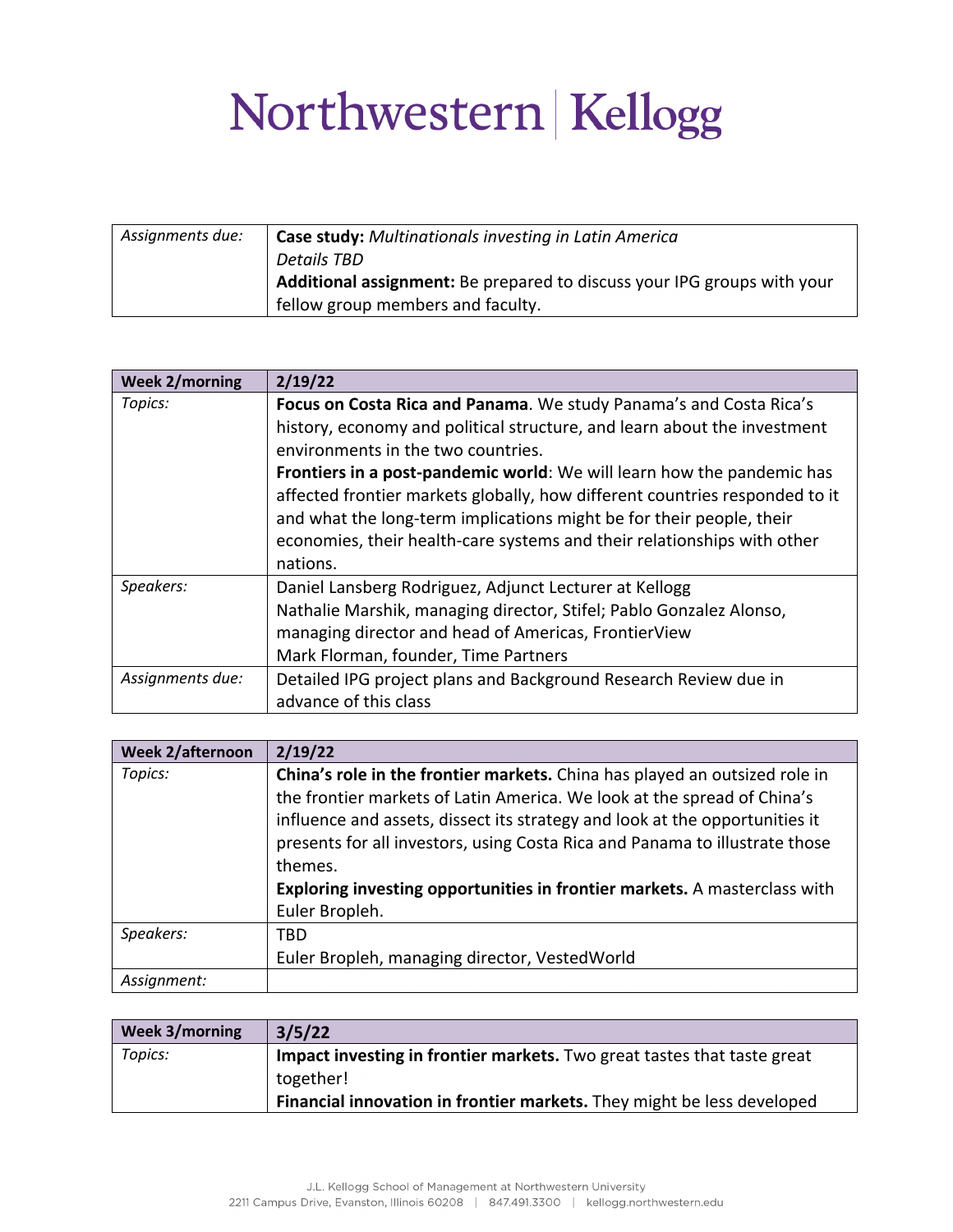|                  | economically than other countries, but frontier markets have spawned    |
|------------------|-------------------------------------------------------------------------|
|                  | some remarkable innovations and are fertile testing grounds for others. |
|                  | We explore what's already out there and dream up some new strategies.   |
| Speaker:         | Tentative: Lauren Cochran, Blue Haven Initiative/Development Finance    |
|                  | Corporation                                                             |
|                  | Dave Bohigian, former acting head of US government's private investment |
|                  | arm, OPIC. Principal, Pluribus Impact Capital                           |
| Assignments due: | Case study: Impact investing in Costa Rica/Panama/Central America.      |
|                  | <b>Details TBD</b>                                                      |
|                  | In-Country Research Plan                                                |

| Week 3/afternoon | 3/5/22                                                                  |
|------------------|-------------------------------------------------------------------------|
| Topics:          | Blockchain and cryptocurrencies in the frontiers. A lively workshop     |
|                  | session on how blockchain and cryptocurrencies could be deployed in the |
|                  | frontiers, what impact they'll have, and how people living in frontier  |
|                  | markets can benefit.                                                    |
|                  | <b>Preparing to visit Costa Rica and Panama</b>                         |
| Speaker:         | Rus Newton, co-founder, Global Advisors                                 |
| Assignments:     |                                                                         |
|                  |                                                                         |

#### **In-Country Field Research - March 15th– March 24th**

| <b>Final Class</b> | 4/16/22 9:00am-12:00pm                                               |
|--------------------|----------------------------------------------------------------------|
| Topics:            | Final presentations                                                  |
|                    |                                                                      |
|                    | Trip debrief                                                         |
| Assignments:       | Written IPG reports due before class. Peer evaluations; Airtable IPG |
|                    | information due within one week of final class.                      |

### **In-Country Academics**

Students are reminded that GIM is first and foremost an academic program. 15% of your overall grade will be based on your participation in the plenary meetings and engagement in other activities as assessed by the in-country advisor. In order to achieve a high grade, students are expected to not only attend all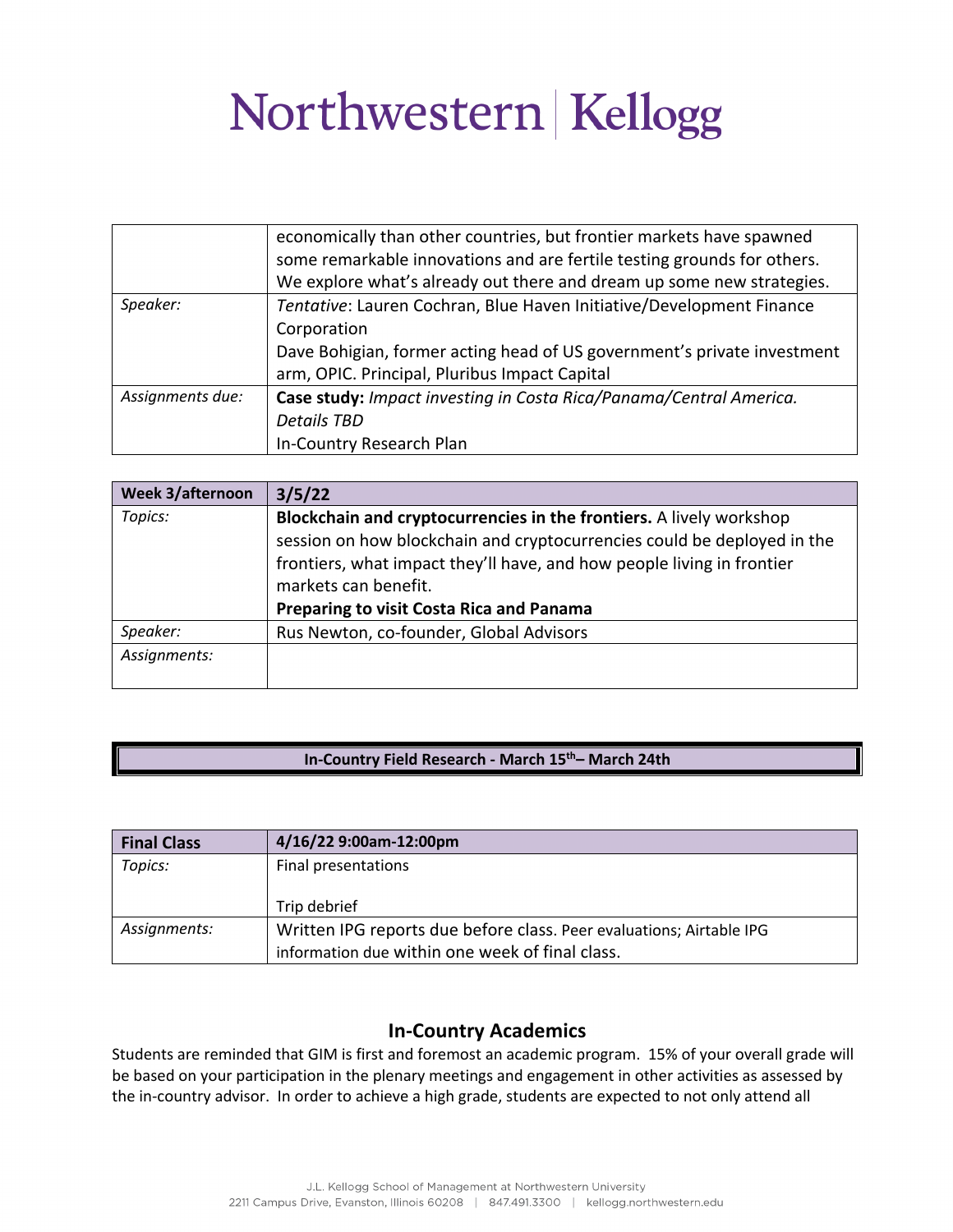plenary meetings, but to be actively engaged during the meetings and other learning opportunities in country.

#### **Assessment**

| <b>Research Project</b>                                                                                                     | 55% |
|-----------------------------------------------------------------------------------------------------------------------------|-----|
| <b>Background Research</b>                                                                                                  | 5%  |
| In-Country Research Plan                                                                                                    | 5%  |
| In-Class Presentation                                                                                                       | 15% |
| <b>Written Paper</b>                                                                                                        | 10% |
| Peer Evaluation                                                                                                             | 17% |
| Airtable IPG information                                                                                                    | 3%  |
| Participation                                                                                                               | 45% |
| In-Class Participation (attendance, discussion, engagement)                                                                 | 15% |
| In-Class Assignments                                                                                                        | 15% |
| In-Country Participation (plenary meeting participation, student role, overall<br>participation; determined by GIM advisor) | 15% |

### **GIM Research Project**

The core of the GIM class is an independent research project. Groups of 4 to 6 students will select an international business, economic or management issue on which to study in depth and present. The students begin secondary research at the start of the course, incorporating perspectives from the class readings and speakers. They will also spend considerable time in-country speaking with resident experts, gathering local data, and testing their hypotheses and recommendations in the field. In general, the project should be based on original research that contributes to an intellectual body of work but also strives to have practical applications for the market.

Students will present their results to the class during our final session in April.

*(Students must schedule five to seven IPG meetings throughout their trip with at least one meeting in every city that class visits on a business day. Students are not obligated to schedule meetings in cities that the class visits only for the weekend.)* 

*Research Topics*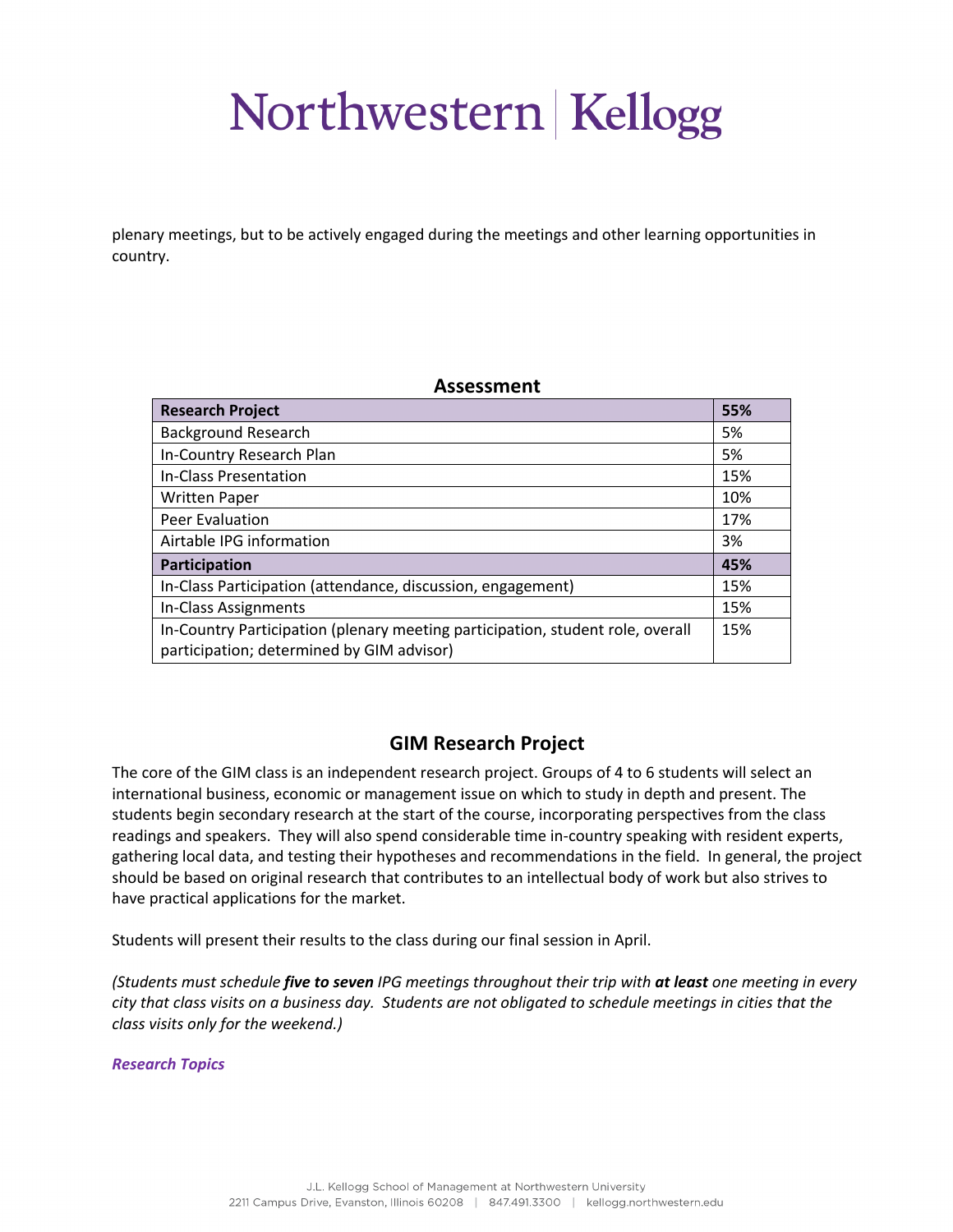Before the term begins, the faculty will send out a google sheet with a list of broad topics or industries wherein students can then rank their preferences—and also suggest alternative topics. The faculty will then assign students to groups based on topic interest which the students will then refine throughout the term with the help and advice of their faculty member.

Good GIM projects are generally built around interesting, clear, and relatively narrow research topics. Some titles from successful projects from recent years have included "Last-mover advantage—How frontier markets can lead the way in smart cities, sustainable growth and social inclusion" and "High-end retailing in Vietnam." Weak GIM projects often have excessively broad or unfocused topics such as "An Overview of the Brazilian Beverage Industry."

#### *Project Report Structure*

Final reports should be no more than 10 pages in length, excluding exhibits, and should be considered as supporting material for the presentations. Groups may choose from the following report formats:

- Traditional analytical research paper A research question is described; competing answers to the question are discussed; evidence collected on the trip is used to argue for or against the alternative answers.
- Industry analysis A particular industry is surveyed in order to examine a narrowly focused, well-defined topic pertaining to the competitive dynamics of the industry. An example would be an analysis of a market entry opportunity presented to a foreign multinational.
- Business recommendation report A consulting report recommending specific strategic, operational and organizational actions to solving a clearly defined business issue (e.g.: strategies for overcoming cold-chain logistics and distribution challenges in India.).
- Business or industry case study A case for eventual classroom use developed with a clear underlying business question in mind. Teams pursuing this option are encouraged to work with Case Publishing before and after the trip to ensure a high-quality product that may eventually be used in the classroom.

#### *Project Deliverables*

- **Research Project Proposal** Each project group will submit a 2-page description of their proposed research topic, including:
	- o A description of the specific and narrowly-focused research question(s) to be addressed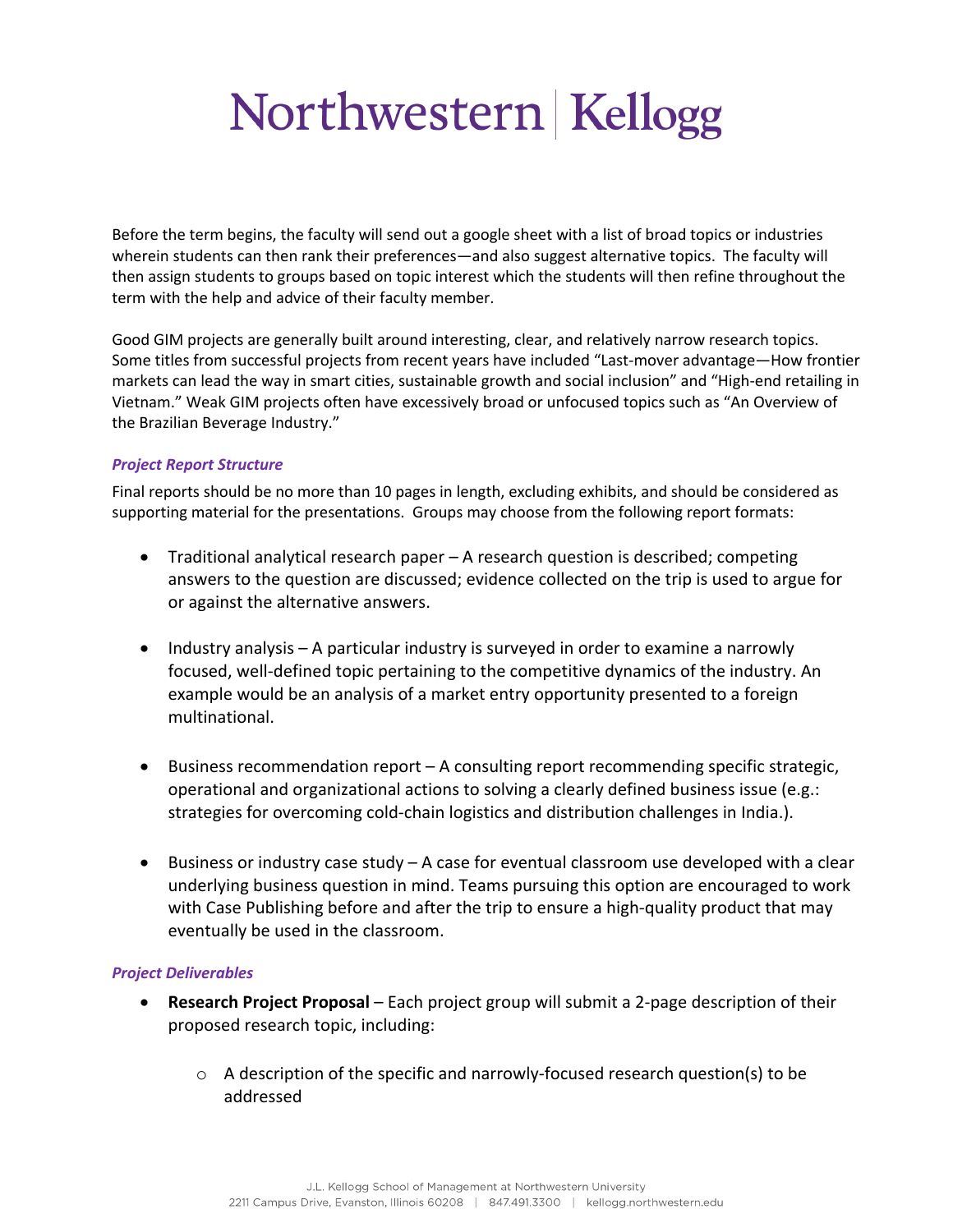- $\circ$  Description of the topic's importance, timeliness, economic, or social significance
- $\circ$  Identification of possible in-country visits with companies, governmental agencies, NGOs, etc.
- **Background Research Review**  Each project team will submit a review examining secondary information relevant to its research topic. This review may serve as a first draft of the background section of the final project report.
- **In-Country Plan**  This is a detailed matrix of five or more investigative research meetings arranged in country. The best plans will include day/time/location of meeting; name/description of organization; name/title/bio of interviewee; agenda and interview guide for each meeting.
- **In-Class Presentation**  During the final class, each project group will make a presentation in class summarizing their research findings. This is really the core deliverable for the IPG project as it will give each group of students the chance to share the results of their research with the other students and with the professor. It will allow faculty members and students to learn about and provide feedback on the project groups' final findings.

Each team will have 10-15 minutes to present and 5 minutes for audience questions and suggestions.

- **Written Report**  The final report, up to 10 pages long before exhibits and appendices, prepared according to one of the formats discussed above.
- **Peer Evaluation** Each member within the project group will assess every other member's contributions to the project through a confidential peer review form that takes into account each member's intellectual contribution, initiative and organization, workload contribution and overall contribution.
- **Airtable IPG Database** Maintained by the Global Experience Office, the Airtable IPG Database serves as a repository for IPG contact information shared amongst multiple years of GIM students. About a week before final reports are due, the GEO will be sending out a link to the platform for each IPG group to fill out with information about their contacts. Please note that the requirement for filling out the google sheet is due at the same time as the written report.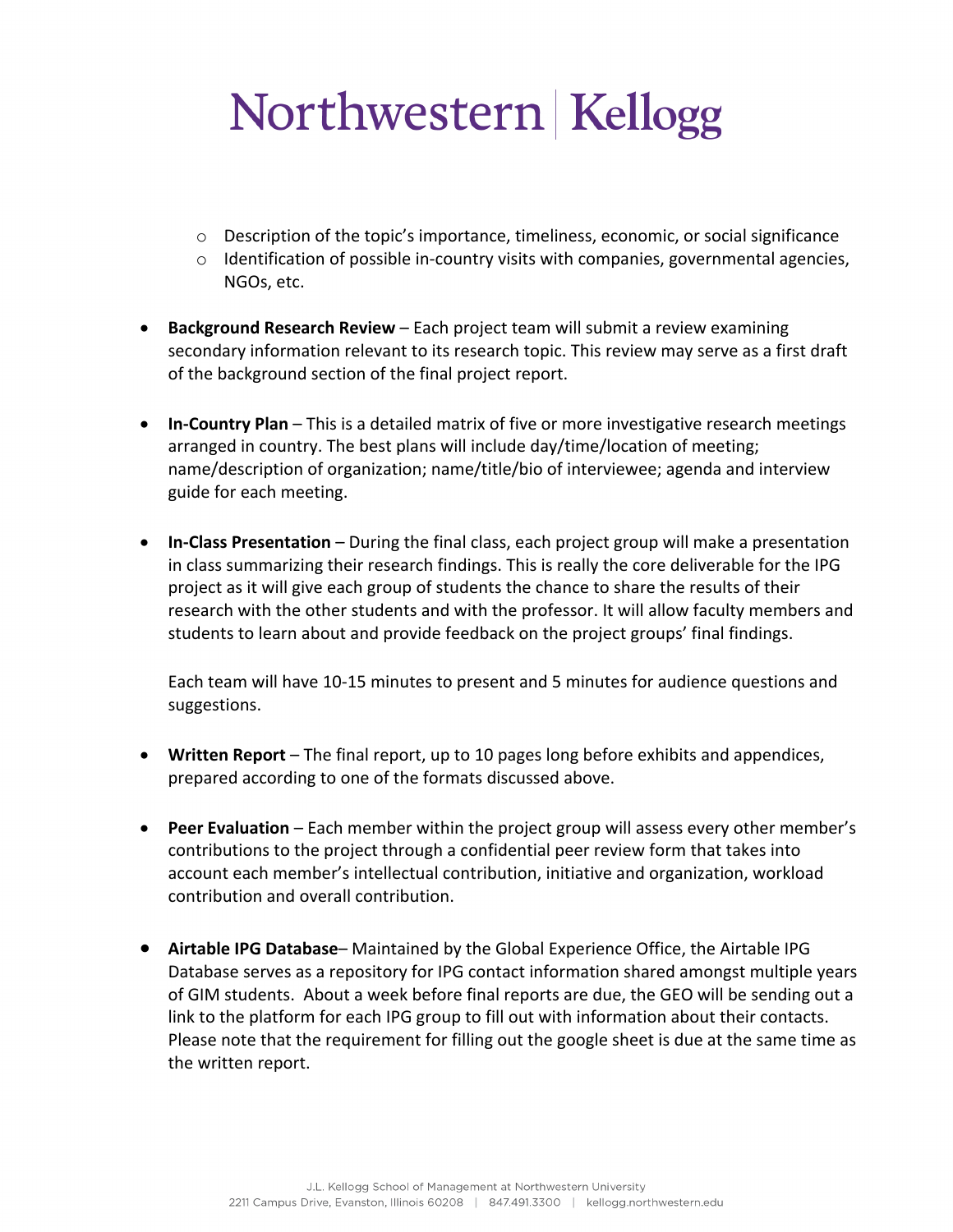### **Kellogg Honor Code and the Kellogg Code of Classroom Etiquette**

This course adheres to the guidelines established in the Kellogg honor code and code of classroom etiquette.

The students, faculty and administration of The Kellogg School of Management, are committed to the highest levels of integrity, professionalism, and respect for others, both inside and outside the classroom. We have a responsibility to behave ethically in all situations, to represent honestly our own contributions and those of others in all the work we perform, and to acknowledge and respect diversity in individuals and cultures.

We recognize that while we are individually accountable for our actions, we are also ambassadors of our school and therefore accountable to the larger Kellogg and Northwestern communities. Adherence to our values allows Kellogg to maintain its global distinction as having a unique culture of collaboration, social engagement, innovation, and an open exchange of ideas.

The purpose of the Kellogg Honor Code is to promote our values of integrity, professionalism and respect for others so that each student can fully develop intellectually and professionally within our community.

The Kellogg Code of Etiquette has been established to create a shared set of expectations and values around the classroom experience for the Kellogg community. These guidelines are meant to sustain a supportive classroom and community environment for students and faculty alike and to enhance student learning.

All Kellogg students are expected to abide by the Code of Classroom Etiquette, all policies and requirements of Northwestern University as represented in the Northwestern University Student Handbook, and all applicable laws and regulations, both on and off campus. The Honor Code Committee reserves the right to refer cases to other Northwestern University offices or procedures as it deems appropriate in its discretion.

Students can find useful resources for safety and security, academic support, and mental and physical health and well-being on the NU help website and app.

### **Accessibility**

If you already have established accommodations with AccessibleNU, please let me know as soon as possible, preferably within the first two weeks of the term, so we can work together to